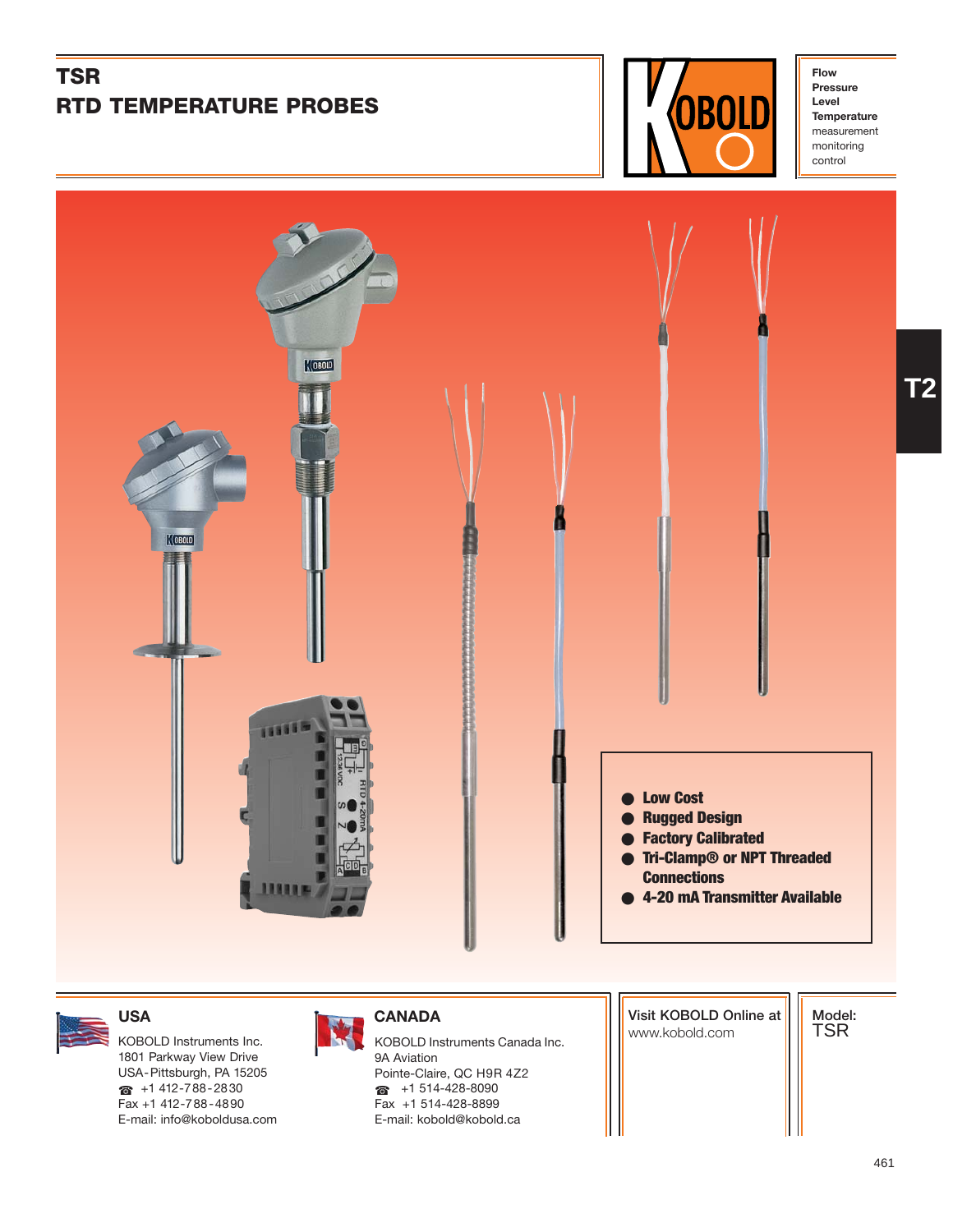

The KOBOLD series TSR employs a resistive thermal device (RTD) to measure process temperature. Utilizing the relationship between resistance and temperature change in metals, RTDs provide a very stable and repeatable output. This makes them well suited for industrial applications which require a high degree of measuring accuracy over a wide range of temperatures. The probes employ a Pt-100 RTD element which is hermetically sealed in a 316 stainless steel probe. The TSR is available in an RTD only version or RTD with head-mounted 2-wire 4-20 mA transmitter. NPT or Tri-Clamp® connections are standard.

# **Specifications**

#### **Temperature Range**

| <b>Normal Range:</b>                                     | $-58^{\circ}$ F to $+390^{\circ}$ F |
|----------------------------------------------------------|-------------------------------------|
| <b>Extended Range:</b> $-320^\circ$ F to $+1100^\circ$ F |                                     |
| Maximum Pressure: 1450 PSIG                              |                                     |
| <b>Wetted Parts:</b>                                     | 316 SS                              |

#### **Electrical Specifications**

| <b>RTD Type:</b>          | Pt-100 Class B<br>per DIN 43670             |  |
|---------------------------|---------------------------------------------|--|
| <b>RTD Accuracy:</b>      | $\alpha = 0.00385$<br>$\pm 0.55$ °F at 32°F |  |
| Temperature Drift:        | 0.003 °F/°F                                 |  |
| <b>Connection Housing</b> |                                             |  |

```
Threaded Probes: Aluminum,
```
NEMA 4 **Tri-Clamp® Probes:** Polypropylene, NEMA 4

#### **Transmitter Specifications**

| Output:                 | 4-20 mA 2-wire                           |
|-------------------------|------------------------------------------|
| <b>Supply Voltage:</b>  | 10-36 VDC                                |
| <b>Loop Resistance:</b> | $R_{\text{max}} = 50(V_{\text{supply}})$ |
|                         | $+10)$                                   |
| <b>Accuracy:</b>        | $\pm 0.1\%$ of Span                      |
| <b>Zero Drift:</b>      | $±0.025\%/°F$                            |
| <b>Span Drift:</b>      | ±0.025%/°F                               |

# **Order Numbers for 11 /2" Tri-Clamp® RTD Probes**

| <b>Immersion Depth</b> | <b>Model Number</b> |
|------------------------|---------------------|
| $2^{1}/2"$             | TSR-32025           |
| 4"                     | TSR-32040           |
| ລ"                     | TSR-32060           |



# **KOBOLD TSR RTD Temperature Probes**

# **Order Numbers for Threaded RTD Probes**

| <b>Immersion</b> | <b>Connection Size NPT</b> |           | <b>Options</b>             |
|------------------|----------------------------|-----------|----------------------------|
| <b>Depth</b>     | 1/2"                       | 3/4"      |                            |
| $2^{1}/2"$       | TSR-12025                  | TSR-22025 | Suffix "-ET"               |
| $4^{1}/2$ "      | TSR-12045                  | TSR-22045 | Extended<br>Temperature    |
| 6"               | TSR-12060                  | TSR-22060 | Range                      |
| $7^{1}/2$ "      | TSR-12075                  | TSR-22075 | $-320$ to 1100 $\degree$ F |
| $10^{1}/2"$      | TSR-12105                  | TSR-22105 |                            |

# **Order Numbers for RTD Transmitters**

| Range °F                                                                                 | <b>Transmitter Only</b> | <b>Mounted in RTD Probe</b> |
|------------------------------------------------------------------------------------------|-------------------------|-----------------------------|
| $-58$ to $+120$                                                                          | <b>TSR-8101</b>         | TSR-8201                    |
| 32 to 120                                                                                | TSR-8102                | TSR-8202                    |
| 32 to 212                                                                                | TSR-8103                | TSR-8203                    |
| 32 to 400                                                                                | TSR-8104                | TSR-8204                    |
| 32 to 600                                                                                | TSR-8105                | TSR-8205                    |
| 32 to 750                                                                                | TSR-8106                | TSR-8206                    |
| 32 to 1100<br>TSR-8107<br><b>TSR-8207</b>                                                |                         |                             |
| 32 to 1500                                                                               | TSR-8108                | <b>TSR-8208</b>             |
| Non-standard range add model number suffix "-E"<br>(Specify desired range when ordering) |                         |                             |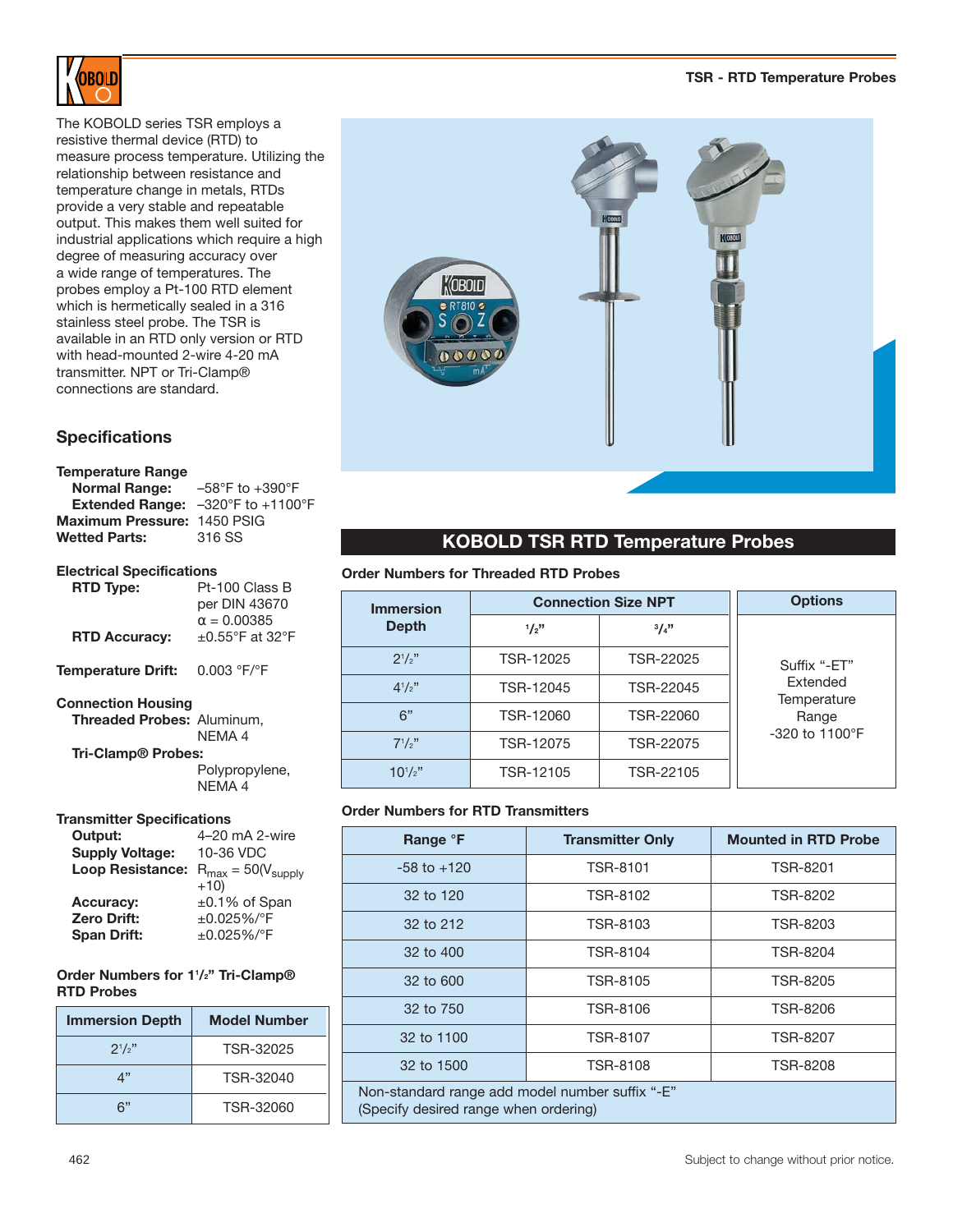### **TSR - RTD Temperature Probes**

RTD thermoelements consist of a 1/4 inch diameter smooth bore measuring probe made of 316 stainless steel. An attached cable connects the thermoelement to the user's data acquisition system or to a signal conditioner to convert the RTD output to a linear analog signal. The cable is available in a variety of materials to match the environmental conditions and temperature measuring requirements. Both the thermoelement and attached cable can be ordered in any length based on the requirements of the application. In addition to the thermoelements, KOBOLD offers a DIN rail mounted analog temperature transmitter providing a complete temperature measurement solution.

# **Thermoelement Specifications**

TSR-100K Series, PVC Cable RTD Type: Pt-100, 3-wire  $α=0.00385$ Measuring Range: -10 to 212°F<br>Probe Diameter: - 1/4" Probe Diameter: 1/4"<br>Wire Material: 3 Ft. PVC Wire Material: jacketed 3-conductor,

TSR-100L Series, Teflon Cable RTD Type: Pt-100, 3-wire Measuring Range:  $-58$ <br>Probe Diameter:  $1/4$ <sup>"</sup> Probe Diameter: 1/4"<br>Wire Material: 3 Ft. Teflon Wire Material:

 $α=0.00385$ <br>-58 to 390°F jacketed 3-conductor, 22 AWG

22 AWG

TSR-120H Series, Teflon Cable,

Temperature Isolated RTD Type: Pt-100, 3-wire Measuring Range: -320<br>Probe Diameter: 1/4" Probe Diameter: 1/4"<br>Wire Material: 3 Ft. Teflon Wire Material:

α=0.00385<br>-320 to 1100°F jacketed 3-conductor, 22 AWG

| TSR-140H Series, Teflon Cable, |                      |
|--------------------------------|----------------------|
|                                | Temperature Isolated |
| RTD Type:                      | Pt-100, 3-wire       |
|                                | $\alpha = 0.00385$   |
| Measuring Range:               | -320 to 1100°F       |
| Probe Diameter:                | 1/4"                 |
| Wire Material:                 | <b>SS Armored</b>    |
|                                |                      |

3 Ft. Teflon, 3-conductor,

22 AWG

#### **Decifications (TSR-9000 Series)**

Input Type: Pt-100 RTD

| Output;<br>Power                | 4-20 mA, 2-wire            |
|---------------------------------|----------------------------|
| Requirement:                    | 10-36 VDC                  |
| Accuracy:                       | $0.1\%$ of span            |
| <b>Zero Drift:</b>              | $±0.0025\%$ <sup>P</sup> F |
| Span Drift:                     | ±0.0025%/°F                |
| Open Circuit                    | Current output >           |
| Detection:                      | 23mA                       |
| Packaging:<br><b>Dimensions</b> | DIN Rail, NEMA 1           |

(L x W x H): 2.50" x .71" x 2.44"

| <u>1911   Polatai 9   1989   9</u> |
|------------------------------------|
|                                    |
|                                    |
|                                    |
|                                    |
|                                    |
| <b>Temperature Transmitter S</b>   |
|                                    |
| (TSR-9000 Series)                  |